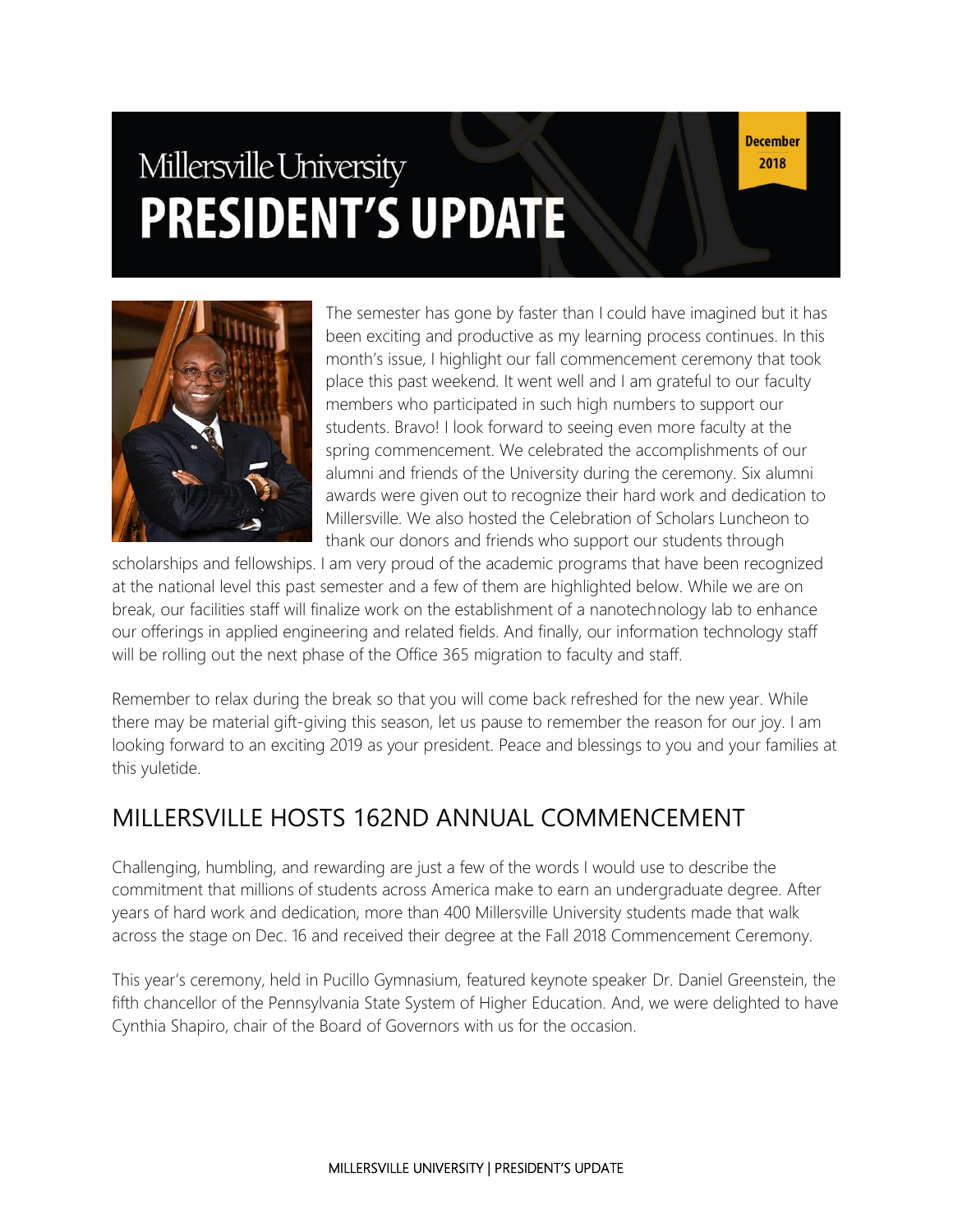Among the 400+ students, the commencement ceremony honored:

- Seven students with departmental honors in psychology, earth science, government, music, and applied engineering, safety and technology
- Four graduates of the honors college
- 10 students graduating Summa Cum Laude, highest honors
- 30 students graduating Magna Cum Laude, high honors
- 51 student graduating Cum Laude, honors
- One honors degree at the associate level

I sincerely appreciate the participation of more than 100 faculty and staff in the procession, and the hard work of the large team of faculty and staff that spend countless hours preparing for this wonderful celebration. It was a glorious day for our students and our university and I will forever remember my first "Marauder" commencement. [Watch a replay of commencement](https://www.millersville.edu/commencement/index.php)

# NEW NANOTECHNOLOGY LABORATORY

Over the winter break, our facilities team will be hard at work completing some repair and renovation projects in several campus buildings. One of the more noteworthy projects coming to completion is the creation of the Nanotechnology Lab in Osborne Hall. Dr. Mark Atwater of the Applied Engineering, Science and Technology (AEST) Department is the lead faculty member in the new lab. This lab will support externally funded faculty research, including a prestigious National Science Foundation Career grant. It also creates a space where faculty research can be performed in collaboration with both undergraduate and graduate students from across the College of Science and Technology. This research also builds on and is integrated into existing curriculum, particularly through the nanotechnology options available to students within AEST, chemistry and physics.

# CELEBRATE SCHOLARS LUNCHEON

On Dec. 7, I had the honor of attending the University's fifth annual Celebrate Scholars Luncheon. This uplifting event provides students the opportunity to meet and thank the donors who personally support them. Over the course of a wonderful holiday meal, our students and their donors got to know each other. As students shared their academic and athletic achievements with our supporters, each conversation served as a reminder that private support makes an incredible difference. Plus, I was very proud to hear so many of our students' accomplishments.

Donors in attendance included alumni, friends, faculty, University retirees and members of the Lancaster business community. These supporters have either established a permanent endowment, creating a lasting legacy by ensuring permanent support of the University, or a named annual award, increasing Millersville's current-use, financial support available to students. As we expressed our thankfulness for the donors' support, programs like Celebrate Scholars are what make Millersville the special and unique place it is.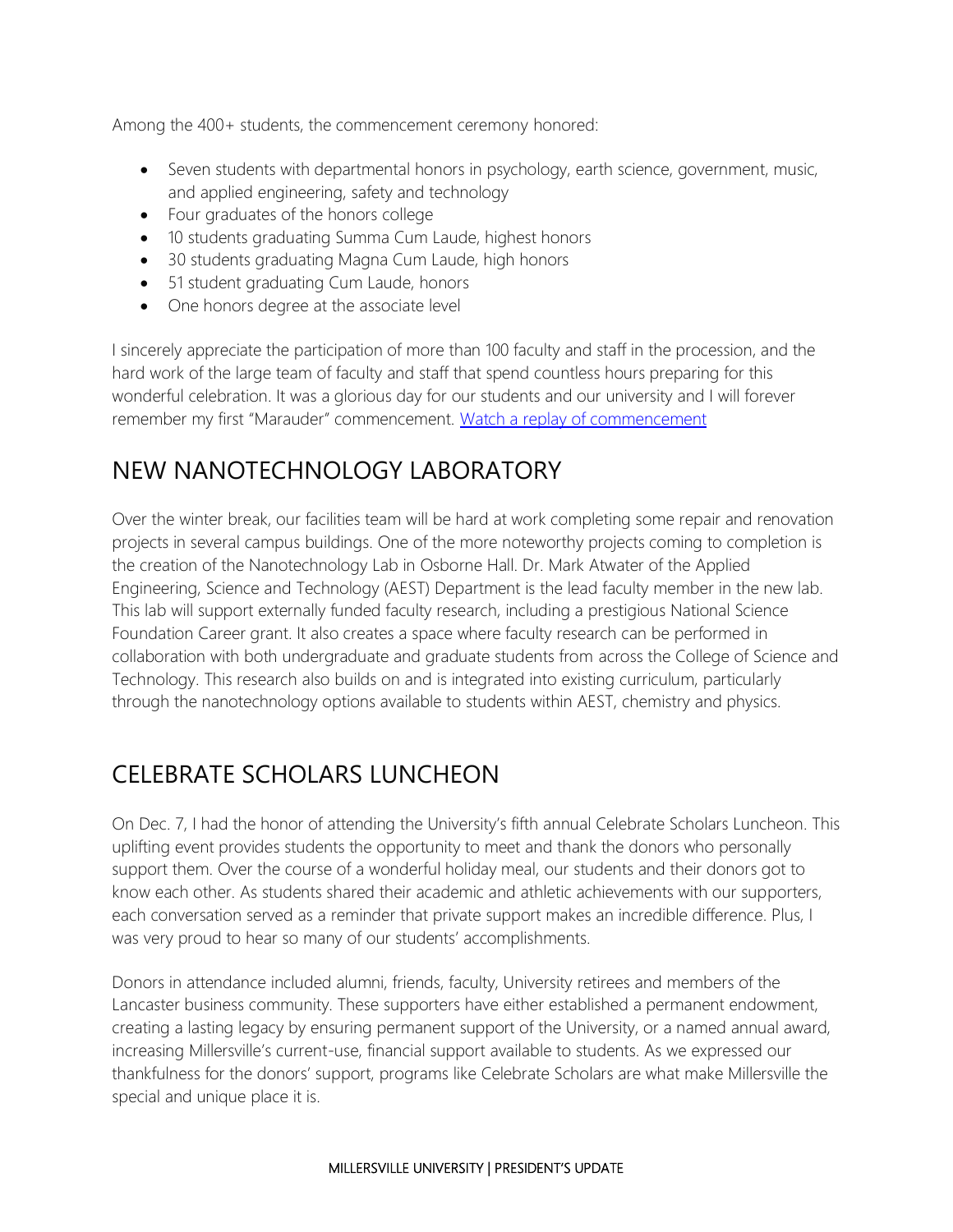# EMERGENCY RESPONSE TEAM (ERT)

We live in an increasingly unpredictable and volatile environment—one that demands preparations for any eventuality. At Millersville University we want to make sure that we are as well prepared as possible for emergencies. To that end we have reconstituted the Emergency Response Team (ERT). Such a team has become a critical component of every campus community to ensure the safety and protection of our students, faculty, staff and visitors.

On Tuesday, Dec. 18, the new ERT took part in a table top exercise of a mock emergency scenario that focused on a real-world crisis/emergency that could happen at MU. The purpose of the training was to make sure that people from many areas across campus know how to work together to prepare for, manage and resolve emergency incidents and high-risk situations. In addition, the Clery Act requires the University to hold a training exercise at least once a year. The drill will be evaluated and future training will include any changes or improvements necessary.

# UNIVERSITY ACHIEVEMENTS AND AWARDS

MU has strengthened itself as one of the top institutions in the state, again this year. From its online course options to its diversity efforts and fundraising initiatives, MU has led the charge in each field, garnering awards from various outlets. Thanks to all the hard work by those on campus, MU continues to be an award-winning university!

## Diversity Excellence

For the seventh year in a row, MU was nationally recognized with a Higher Education Excellence in Diversity (HEED) Award from INSIGHT Into Diversity magazine. This award highlights the efforts and successes that colleges and universities make in order to encourage diversity and inclusion on their campuses. Thanks to student organizations, events and campus centers such as the Dr. Rita Smith Wade-El Intercultural Center, MU has remained at the forefront and earned the award for seven times. This is the only award of its kind in the United States. Read more here.

## Best Online Colleges

MU was ranked 12th on the 2019 Best Online Colleges in Pennsylvania list by the SR Education Group at [GuideToOnlineSchools.com.](https://www.guidetoonlineschools.com/) This ranking is based on a combination of factors including annual tuition, accreditation data and the median salary of alumni.

MU was ranked 29 in the top 63 Best Online Schools in Pennsylvania by the [Community for](https://www.accreditedschoolsonline.org/)  [Accredited Online Schools.](https://www.accreditedschoolsonline.org/) The list of 63 included nine of the 14 schools in the Pennsylvania State System of Higher Education, and MU was ranked sixth amongst those. The methodology used in the rankings included quality, affordability, flexibility and programming. Statistical data from more than 7,500 postsecondary institutions was reviewed for the rankings. [Read more here.](https://blogs.millersville.edu/news/2018/10/30/ville-makes-best-online-programs-list/?platform=hootsuite)

#### MILLERSVILLE UNIVERSITY | PRESIDENT'S UPDATE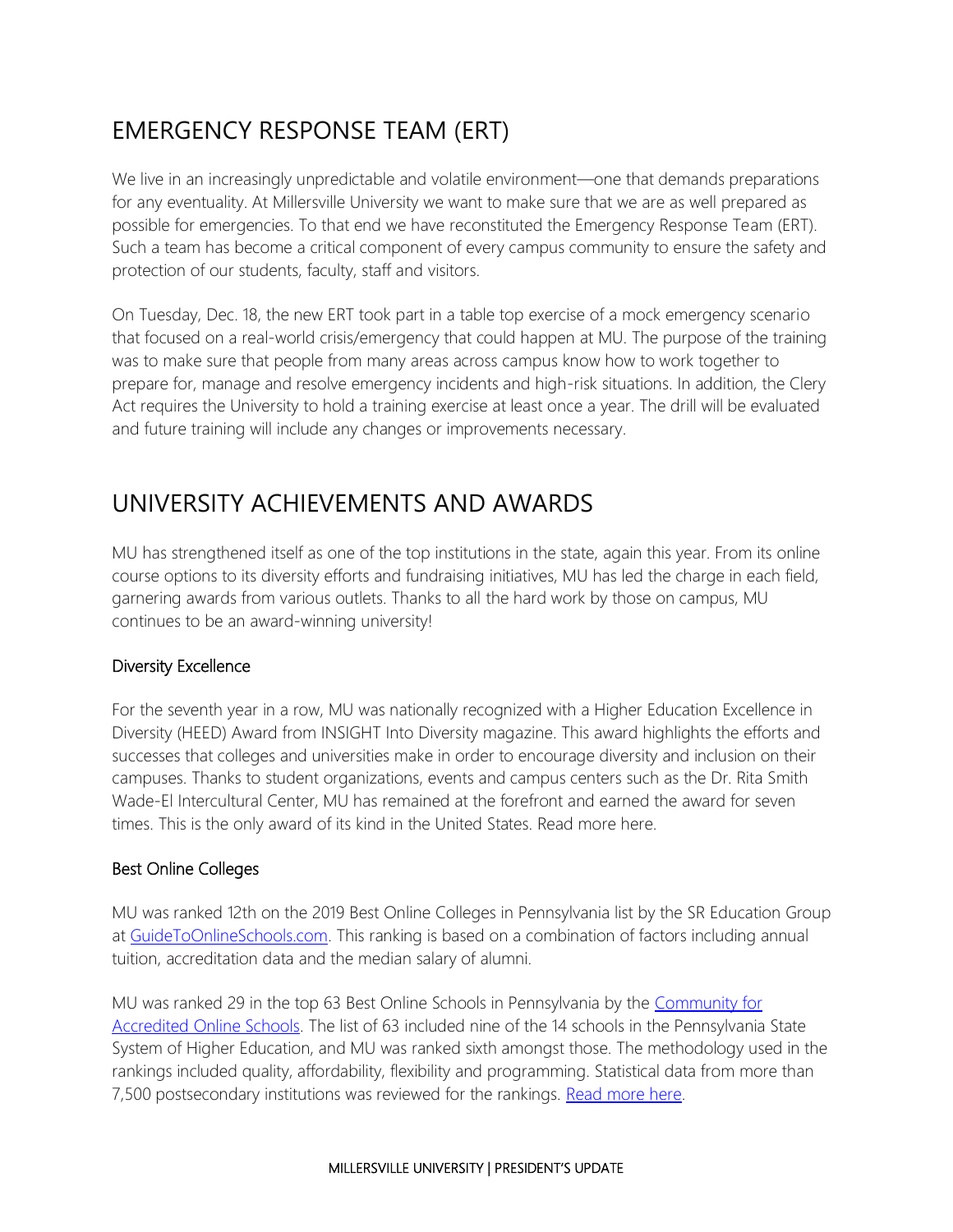## Exceptional Fundraising

MU was selected for a national fundraising award for 2018 by the Council for Advancement and [Support of Education \(CASE\)](https://www.case.org/). CASE selected MU as one of five schools for the "Overall Improvement for Public Comprehensive Institutions with Endowments over \$35 Million" award category. This CASE award recognizes fundraising programs and activities at institutions that demonstrate the highest level of fundraising practices that help educational advancement both locally and internationally. The student focused fundraising campaign, titled "Imagine the Possible," has helped lead the way here at MU. [Read more here.](https://blogs.millersville.edu/news/2018/09/27/national-fundraising-award-goes-to-millersville/)

## Awards for Graduate Programs

With MU's recent focus on expanding graduate program offerings, awards have followed. The University's Online Emergency Management master's degree program ranked seventh in the nation by [TheBestSchools.org.](https://thebestschools.org/) [Read more here](https://blogs.millersville.edu/news/2018/07/11/mus-online-emergency-management-masters-degree-ranked-one-of-best/). Additionally, the master's degree program in Gifted Education ranked 22 in the nation for [CollegeChoice.net.](https://www.collegechoice.net/) [Read more here.](https://blogs.millersville.edu/news/2018/09/20/masters-degree-in-gifted-education-ranks-high/)

# 2018 ALUMNI AWARD WINNERS

The Millersville University Alumni Association has selected six individuals who have stood out in their careers and made an impact through community service, personal and professional achievement. These award winners were honored during the fall commencement on Dec. 16. Congratulations to all!



## Distinguished Alumni Award – David Hoffa '01, Ph.D.

Dr. David Hoffa graduated from Millersville University's Industrial Technology program in 2001 and went on to earn both his master's and doctoral degrees. Following his graduate work, Hoffa made many significant contributions in both industry and academia. He developed a "people first" management style and became focused on continual improvement of himself and others. In his current role as a Process Engineering Manager at Johnson & Johnson, Hoffa has helped companies save more than \$31 million using Lean and Six Sigma. Hoffa was

recognized in 2017 with the Association of Technology, Management, and Applied Engineering's second highest service distinction, the Dr. Alvin Rudisill Exemplary Service Award. Hoffa was the 26th recipient in the 52-year old professional association. To read his full bio visit [Dr. David Hoffa Bio.](https://www.millersville.edu/alumni/awards/distinguished-alumni-award.php#Hoffa)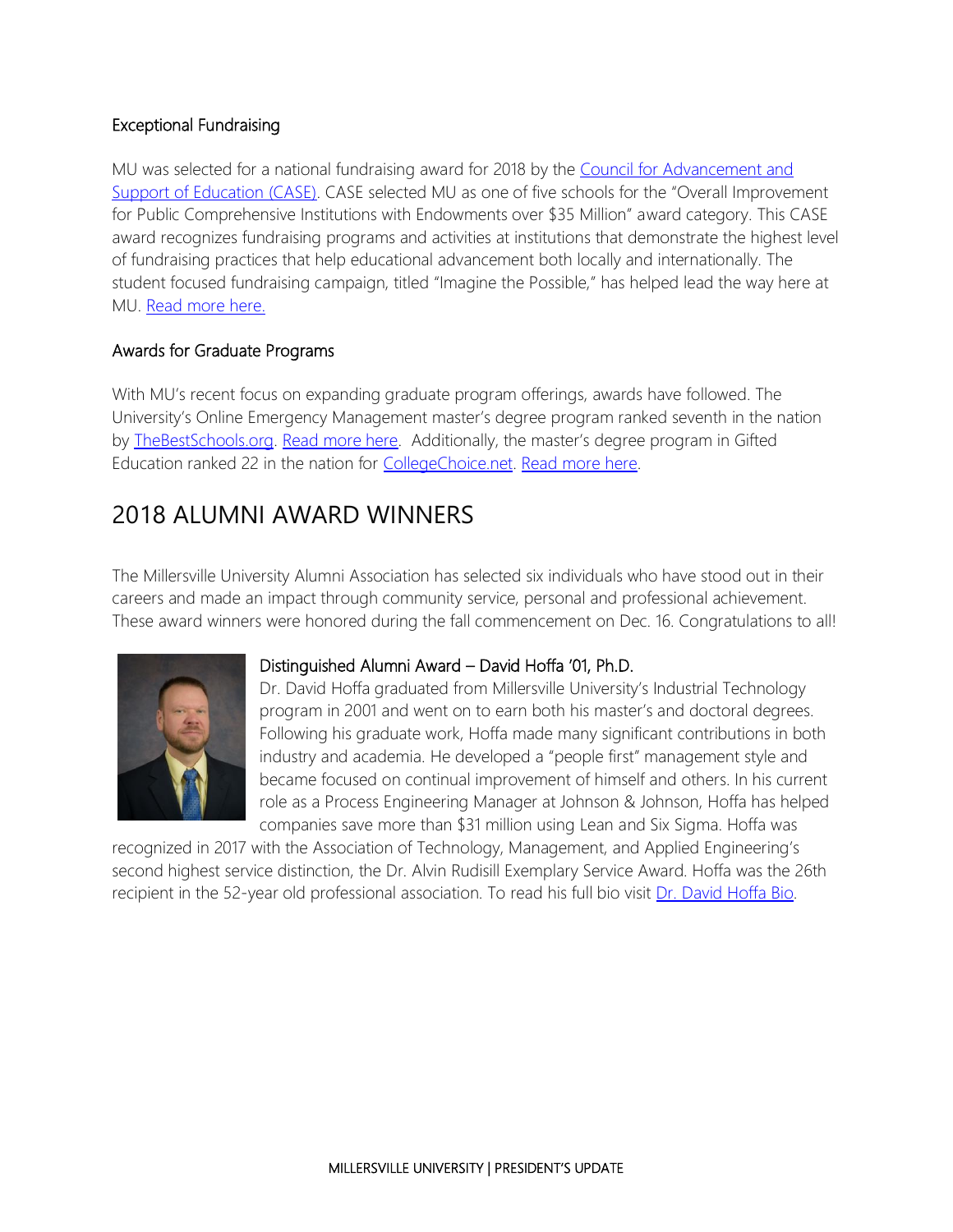

## Honorary Alumna Award – Susan P. Luek, Ph.D.

Dr. Susan Luek contributed a great deal to Millersville during her 40-year career as a professor and continues to give even in retirement. From 1972 until 2012, Luek taught psychology and oversaw the operation of Millersville's experimental rat laboratory. Byerly Hall, which houses Millersville's psychology department, was renamed Luek Hall in her honor in fall 2017. Her contributions have been financial, as well. The Susan P. Luek High Impact Practices Endowment was established using a \$360,000 gift from Luek. In addition to teaching at Millersville, Luek served

as advisor for the MU Psychology Club and brought the honors society in psychology, Psi Chi, to campus in 1989. Along with Dr. Ruth Benns-Suter, she started the Women's Center, and helped to initiate Millersville's honors program, which is now known as the Honors College. To read her full bio visit [Dr. Susan Luek Bio.](https://www.millersville.edu/alumni/awards/honorary-alumnusna-award.php#current-winner) 



#### Outstanding Volunteer Service Award – Jerri Anne Johnson '76, '87M

Jerri Anne Johnson's passion for teaching has been a hallmark of her career and service to Millersville University. Johnson stayed close to home following her undergraduate work, teaching in the School District of Lancaster for 10 years. She then returned to MU to earn her Master's of Education. While studying psychology during her master's training, Johnson authored a research paper titled, "The Effects of Stimulant Drugs on Hyperactive Children." This sparked an interest in medical research, which later led her to Abbott Laboratories. Johnson was the first in her family to attend college and recognized the value of giving back to the University.

She has served as a student mentor, research proposal reviewer and MU Commencement volunteer. She has volunteered with the Millersville University Alumni Association since 2005. To read her full bio visit [Jerri Anne Johnson Bio.](https://www.millersville.edu/alumni/awards/outstanding-volunteer-service-award.php#current-winner)



## Young Alumni Achievement Award – T. Joseph Dennes III '04, Ph.D.

Dr. Joseph Dennes graduated with departmental honors from Millersville University in 2004 with a bachelor's degree in chemistry. During his time at Millersville, he received the American Chemical Society Southeastern PA Section Award, the American Chemical Society Undergraduate Award in Analytical Chemistry, a National Science Foundation Undergraduate Research Fellowship, the Gerald S.

Weiss Inorganic Chemistry Scholarship, and the Millersville University Search for Excellence Scholarship. Dennes is in his 10th year of service at DuPont Central Research & Development. In his career at DuPont, he has authored more than 30 patents, and his work has resulted in the commercialization of new products in the fields of energy storage, food pathogen detection, textiles, filtration, consumer products and medical device packaging. To read his full bio visit *T. Joseph Dennes* [III Bio.](https://www.millersville.edu/alumni/awards/millersville-university-young-alumni-achievement-award.php#current)